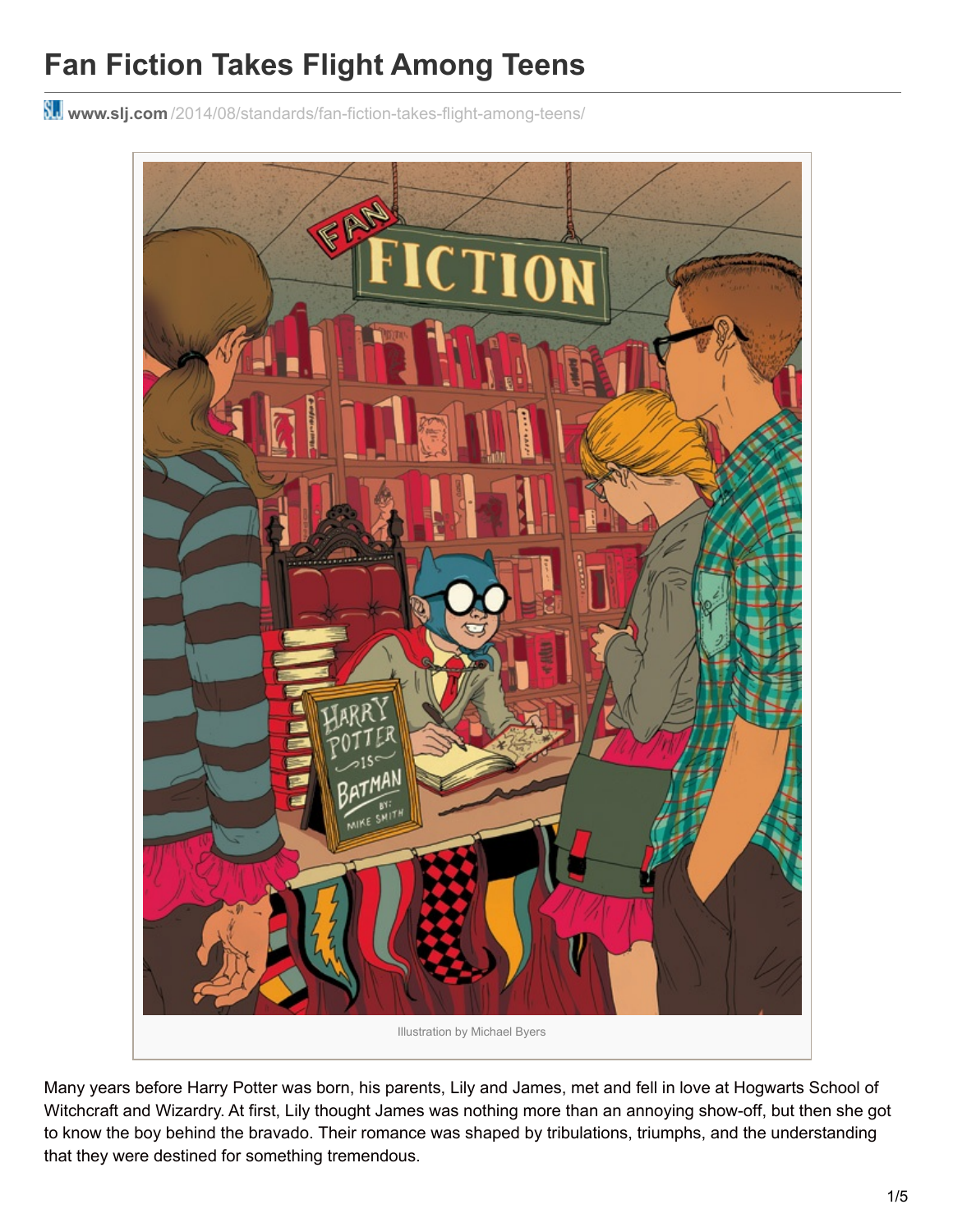About that last part…*really?* Yes, according to *Those Green Eyes*, a work of online fan fiction by Summer Sellers, a Massachusetts teenager.

Sellers penned her tale about James and Lily as a way of working through a tough time in eighth and ninth grade. She posted *Those Green Eyes* on [Figment](http://figment.com/), an online writing community for young adults, at her mother's urging. She could not have anticipated that it would become the "Most Hearted" fan fiction post on Figment, but it did.

Now a senior, Sellers is still writing—and deeply immersed in the fan fiction, or "fanfic," universe, where fans craft stories that borrow characters, settings, and/or elements from books, movies, TV shows, cartoons, comics, manga, games, and even the lives of celebrities. The vast majority of fan fiction writers don't make money or become famous. For Sellers and other teens, the reward is being in the company of fellow writers they admire and respect. "The fan fiction community is so diverse…you can really see the fans giving back to the authors," she said. "The people who write fan fiction commit to it and finish their fan fiction—they're authors to me."

Fan fiction sites—including [Fiction](http://fictionalley.org/) Alley, a huge online Harry Potter fan fiction archive, and [Twilighted](http://twilighted.net/), hosting all-"Twilight" fanfic—have been around for years. But it took a publishing phenomenon for fanfic to hit the mainstream radar. In 2012, the extraordinary success of E. L. James's "Fifty Shades" trilogy (Viking), erotic fan fiction inspired by Stephenie Meyer's "Twilight" series, brought fanfic to the world's attention. Since then, Amazon has launched a fan fiction publishing program, Kindle [Worlds](http://ow.ly/yVvnq); authors have confessed to fanfic writing pasts; and fanfic-centered novels have become bestsellers.

The generation of teens who grew up reading "Harry Potter" is embracing fandom and fueling events such as [LeakyCon](http://leakycon.com/), an annual convention for fans of many stripes that convened in Orlando, Florida, from July 30–August 3. These young people don't see fan fiction as something residing in a murky corner of the Internet but as a creative outlet: a way to express love for an author's work, a venue for exploring sexuality and emotions, and a liberating space to share and receive feedback on writing. As Robin Brenner, a teen librarian at the Brookline Public Library in Massachusetts, said, "My teens all know about [fan fiction], talk about it, and don't particularly judge each other for being involved (or not involved) in fan culture. It's ordinary, even expected, now, if you love a thing."

> "My teens all know about [fan fiction], talk about it, and<br>therefor being involved (or "My teens all know about plan neutring take the convolved (or not<br>don't particularly judge each other for being involved (or not don't particularly judge each other for being. you love a thing."

-<br>---Robin Brenner, teen librarian, Brookline (MA) Public Library

#### A place to explore

Once upon a time, fans shared their stories at conventions and in zines. Today, they post on Tumblr and sites such as [FanFiction.net,](http://archiveofourown.org/) [Livejournal](http://www.livejournal.com/), and [Wattpad](http://www.wattpad.com/), which boast millions of users. The fan-run nonprofit site Archive of Our Own has nearly 350,000 registered fans, and Figment includes roughly 100,000 teen contributors.

"In various ways, fan fiction resembles all storytelling," says Anne Jamison, an academic who both studies and writes fanfic, in the introduction to her book *Fic: Why Fanfiction Is Taking over the World* (BenBella/Smart Pop, 2014). "People like to swap stories, period, and the Internet is like a big electronic campfire."

Fan fiction has its own ethos and language. "Worlds" are the many different fandoms to which one could belong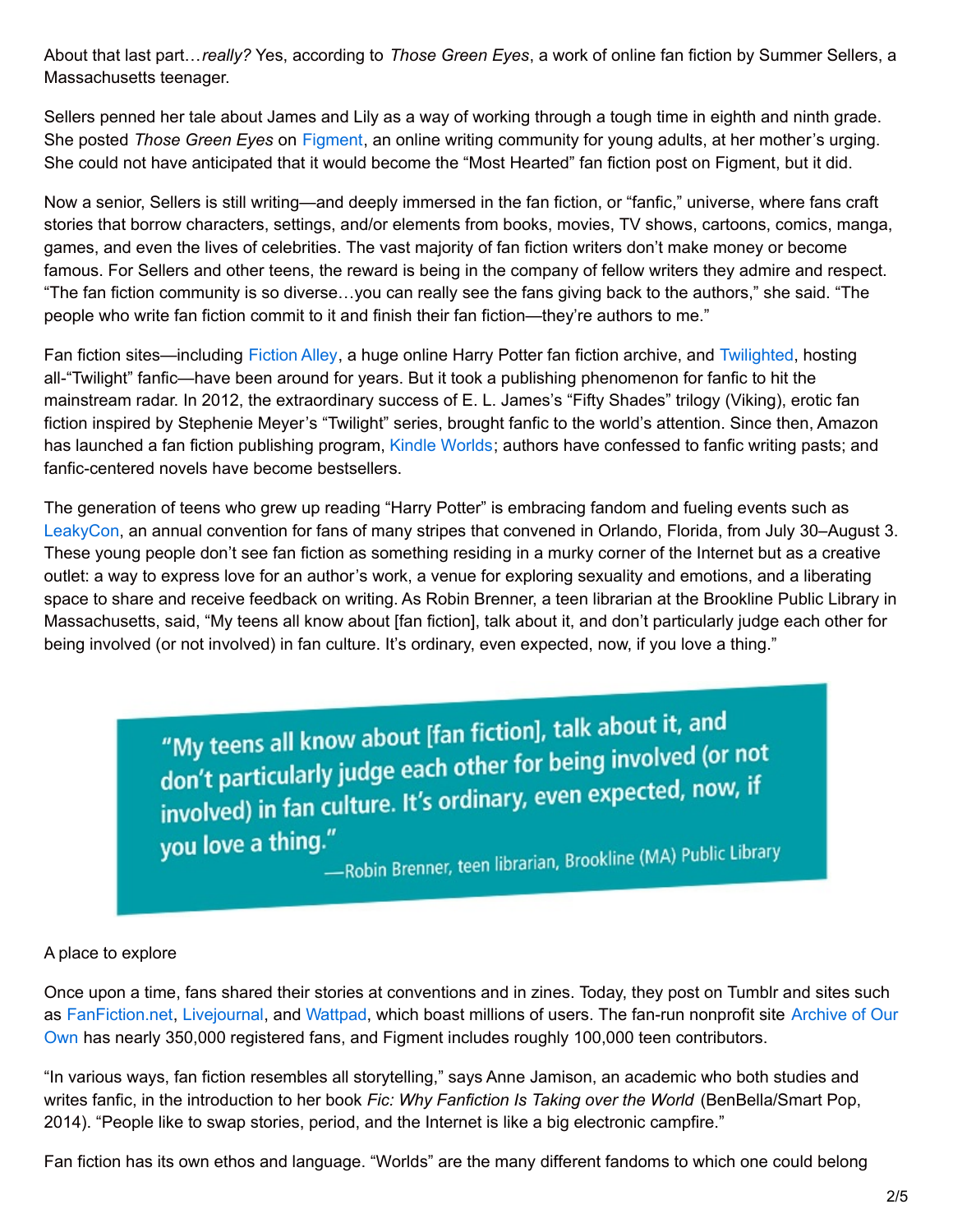(e.g., "Lord of the Rings" or "Vampire Diaries"), while "The Powers That Be" are copyright holders (more on that later). People who act as editors—correcting grammar, refining dialogue and plot—are called "betas." There's the "canon"—the official, original story of the work being written about—and "head canon"—the plotlines, backgrounds, character pairings, etc., that a fan makes up in her imagination. For many, fanfic's allure is being part of this community of shared enthusiasms. It's about reading, analyzing, and asking, "What if?"

There are no taboos or rules in fan fiction, and much of it can be sexually explicit, shocking, and/or avant-garde. While this raises issues for the under-18 set, the lack of regulation also makes fan fiction welcoming for the LGBTQ community and teens examining their sexuality. "I can write a story in which I can imagine other kinds of relationships, and no one says, 'Oh, that's your sexuality,'" said Henry Jenkins, Provost's Professor of Communication, Journalism, Cinematic Arts, and Education at USC Annenberg. "Instead it's a story I wrote."

"Slash" fanfic, focusing on same-sex relationships, is one way that young adults can explore. Jamison notes in *Fic* that "'Harry Potter' slash helped shape and challenge attitudes toward sexual diversity among the generation that grew up reading it and arguing about it (a lot) online."

At the same time, Jamison said, "the sexual life some fan fiction imagines for 'Harry Potter''s underage characters has long been a source of discomfort for their creator." On most fanfic sites, young people can sign up for accounts at age 13. Which means, Jenkins said, that "you have space that exposes underage kids to sexually explicit material without a lot of adult supervision. It's such a loaded category."

The genre is also a venue for teens to probe their emotional lives, as Sellers did with *Those Green Eyes*. "Writing was a great outlet for me. I just portrayed my characters and the love that Lily and James felt for each other as the epitome of what I want for my life," she said. "I made them go through difficult things and always come out scarred, but alive, because that's how I felt a lot of the time."

## A place to grow

Seventeen-year-old Alaskan teen Maggie Clark devotes up to 10 hours a week to her fan fiction. "I spent a lot more time reading fan fiction than books," she said. However, Clark, who has been writing fanfic since she was 15, said that she "wanted to get involved in fandom partially to become a better writer." She believes her hours crafting stories, interacting with fans, and reading fanfic have helped her do just that.

Fan communities also offer young writers a place to share work without fear of judgment. "It creates a space where young people get real, enthusiastic, critical responses to what they write," said Jenkins, "as opposed to getting a paper back with an 'A' written in red on the top and 'good job' next to it."

Seventeen-year-old Daphney Diaz, a high school student in Queens, New York, also felt that her time on fanfiction.net made her a stronger writer. "The fandom community was really friendly. Most of the other writers and readers would comment on my stories with encouraging words or tips on how to make the story and my writing better," she said. "Of course, there was the occasional hater, but they would be ignored."

"What I love about fan fiction is that there are no rules. There are no storytelling rules," said Printz Honor-winning Rainbow Rowell, author of *Fangirl* (St. Martin's Griffin, 2013), a young adult novel about a college freshman immersed in fandom. In fact, Rowell said, reading fan fiction inspires her to be more daring in her own work. "It's incredibly experimental, and it's very exciting for me as a writer to read a story that maybe I would never write or it would never occur to me to write...it's very invigorating." Rowell was scheduled to read from a "Harry Potter"inspired novella she wrote at LeakyCon last month.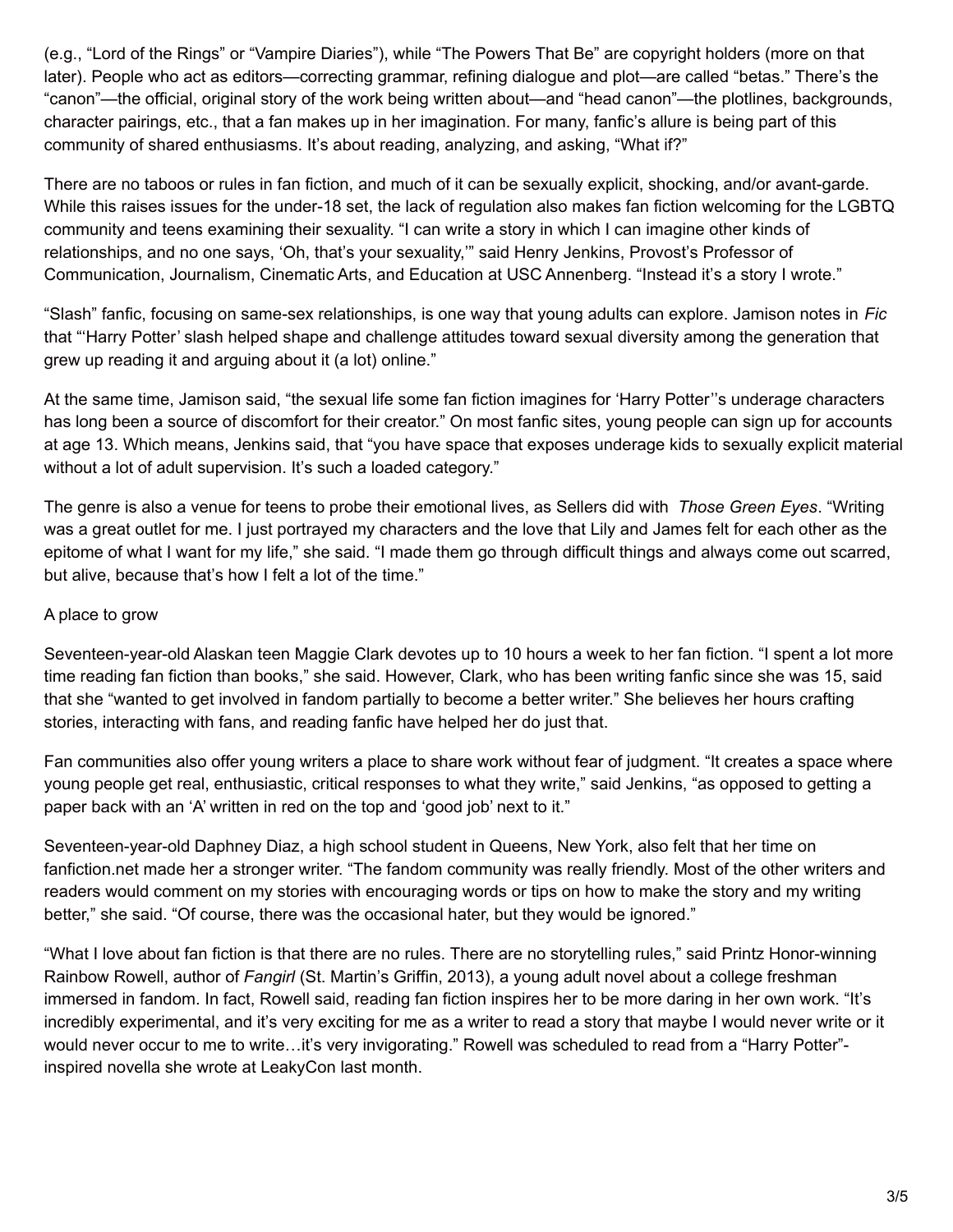Rainbow Rowell's Fangirl has inspired its own fanworks, Rainbow Rowell's Fangiri has inspired its sum them.<br>something that Rowell embraces. "It leaves me awed to think<br>interesting that Rowell embraces. "It leaves me awed to think something that Rowell embraces. It is the thing of that people are invested in my stories and my characters so that people are invested in my stories and their own<br>much that they want to make their own art and their own stories about them," she said.

#### Fielding copyright issues

Legal matters are an issue for fanfic writers of any age. Complicated copyright and trademark laws are made even more so once companies have a stake in an author's work. The website [Chilling](http://chillingeffects.org/) Effects provides information about what's legal in fanfic and how to face challenges.

However, "I can't think of very many cases where individual authors have sought legal recourse against fans," said Jenkins. "I can think of many where legal regimes become much tougher once corporations take over."

A campaign by Warner Bros. to protect the Harry Potter franchise exemplifies Jenkins's point. Although Rowling released a statement in 2004 that she was "flattered" by the writing her books inspired, the studio behind the Harry Potter films sent cease-and-desist (C&D) letters to hundreds of "Harry Potter" fanfic sites in the early 2000s, requesting that they remove content and/or shut down. The letters resulted in domain names being confiscated, but they also caused a public relations disaster and uproar from fans threatening to boycott the films.

Some writers just don't want fans playing with their characters, as *Game of Thrones* (Bantam, 1996) author George R. R. Martin made very clear during a November 2013 press conference. "I would rather they made up their own characters and their own stories," he said.

Going from fanfic to professional writer can be tumultuous. Sarah Rees Brennan, the author of "The Demon's Lexicon" trilogy (S. & S.), has been accused of everything from plagiarism to selling out. "I wrote a ton of free stories for fun and if people enjoyed it they don't owe me anything—except that I would truly appreciate it if they would just quit torturing me," Brennan wrote in a heartfelt [February](http://ow.ly/yVqEh) 2014 Tumblr post, explaining how her teen fanfic past has hurt her professionally. "It was years ago. I'm sorry I did it."

## No longer underground

Other authors' openness about their fanfic affiliations has helped to erode the stigma. Neil Gaiman, author of the 2009 Newberry Medal winner, *The Graveyard Book* (HarperCollins, 2008), has written H. P. Lovecraft and "Chronicles of Narnia" fanfic (http://ow.ly/yVulp). "Princess Diaries" series (HarperTeen) author Meg Cabot confessed to writing "Star Wars" fan fiction (http://ow.ly/yVuPO) when she was a tween. Cassandra Claire, author of the bestselling "Mortal Instruments" series (S. & S./McElderry), was once a hugely popular fanfic writer. Her "Harry Potter"based "Draco Trilogy" and "Lord of the Rings" parody, "The Very Secret Diaries," are now legendary. S. E. Hinton, author of *The Outsiders* (Viking, 1967), has written fanfic about the paranormal TV show *Supernatural*, visited the set, and even made a cameo in a season seven episode.

Rowell's critically acclaimed *Fangirl*, which has sold 250,000 copies worldwide, has inspired its own fanworks something that Rowell embraces. "It leaves me awed to think that people are invested in my stories and my characters so much that they want to make their own art and their own stories about them," she said.

*The Magicians* (Viking, 2009), the first novel in Lev Grossman's best-selling "Magicians" trilogy, involves a boy who